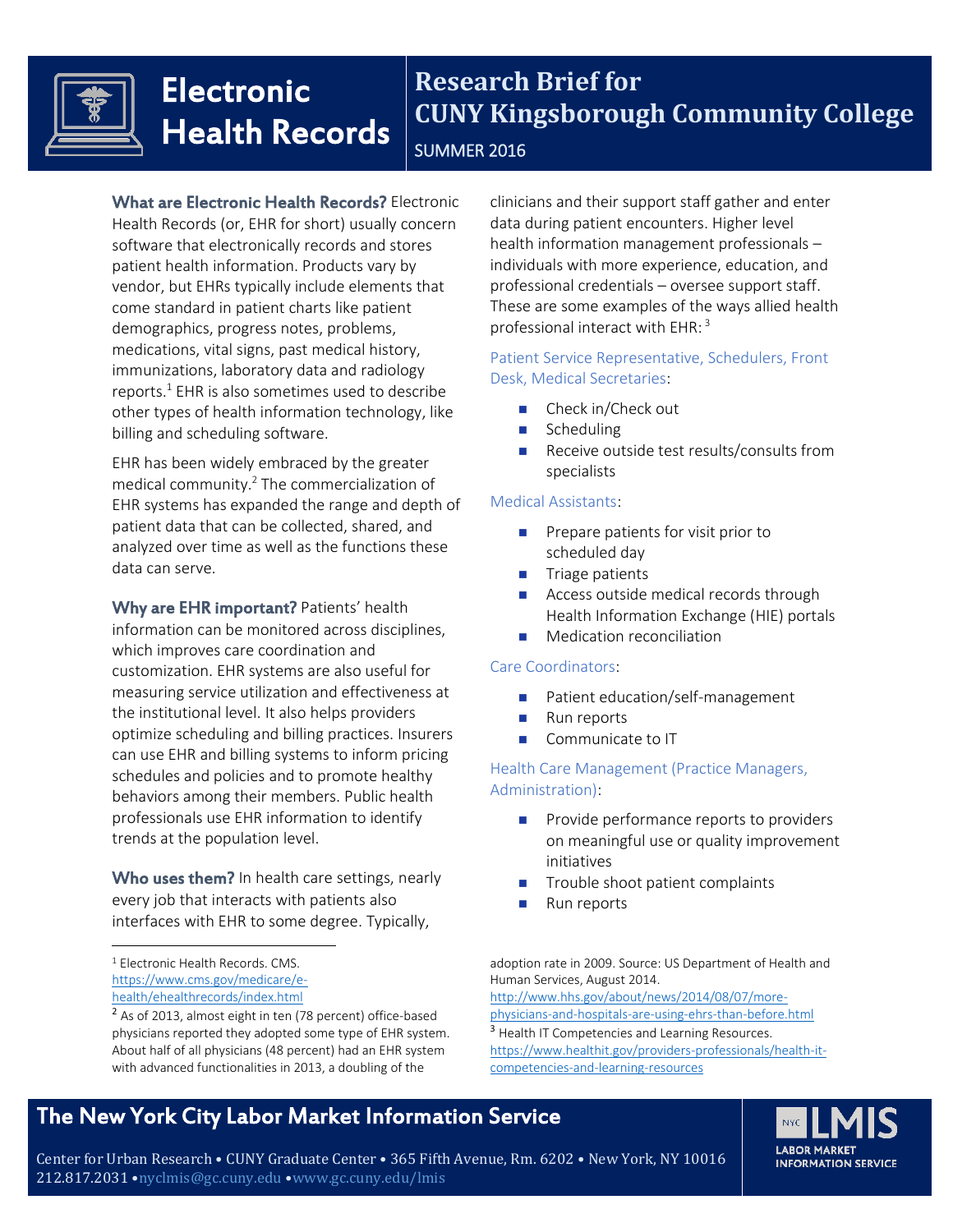#### What are the core competencies for using electronic health records and related systems?

The use of EHR demands a workforce with the tech-savvy to use these systems in the course of day-to-day work, to manage the transition to the new system, and to maintain and to perform the accompanying data management and analysis functions.

This past year, the New York Alliance for Careers in Healthcare (NYACH) and its Partners Council developed a framework that outlines nine core competencies for today's healthcare professionals. <sup>4</sup> One of these core competencies is called "health information technology, documentation and confidentiality." Specifically, learning objectives for this core competency include:

Basic Technology and EHR: Facility with using basic technology (e.g., emails, text messages, typing notes, etc.) and understanding health information technology fundamentals and core functionality (e.g., improve patient safety, promote quality care, etc.).

Documentation: Defining health records, understanding the importance of thorough documentation, knowing how to meaningfully use this technology and learning how to write meaningful case notes.

Confidentiality and guidelines: Understanding privacy and security laws governing health information (e.g., HIPAA, HITECH laws, state privacy laws, etc.), understanding organizational patient confidentiality guidelines, and understanding potential privacy and security threats to health information, and knowing safeguards available to protect against them.

Which certifications matter? There is no industry-recognized certification exclusively tailored to the core health information technology, documentation and confidentiality learning objectives described in the previous

<sup>4</sup> Core Competencies for Today's Healthcare Workforce. NYACH[. http://nyachnyc.org/wp](http://nyachnyc.org/wp-content/uploads/2016/05/NYACH-Core-Competencies-for-Todays-Healthcare-Workforce1.pdf)[content/uploads/2016/05/NYACH-Core-Competencies-for-](http://nyachnyc.org/wp-content/uploads/2016/05/NYACH-Core-Competencies-for-Todays-Healthcare-Workforce1.pdf)[Todays-Healthcare-Workforce1.pdf](http://nyachnyc.org/wp-content/uploads/2016/05/NYACH-Core-Competencies-for-Todays-Healthcare-Workforce1.pdf)

section. There are several certifications that lead to work with electronic health records, but they are not intended for allied health professionals seeking to improve their navigation and understanding of EHR. These certifications go well beyond achieving foundational knowledge in health informational technology. They are intended to help individuals develop a career in health information management (HIM). In HIM, people work with the information stored in EHR to assure the data's accuracy and regulatory compliance, use the data for revenue management, and engage in higher level analysis. Some examples of HIM jobs include medical coders or billers, scanners, HIM clerks or managers, and health informatics analysts.

### Additional information specific to careers in Health Information Management. Health

information management (HIM) includes such jobs as coders, medical billers, health information managers, and health informatics analysts. For students interested in pursuing a career in HIM, and for faculty who may want to develop a program in it, the following information is provided.

Relevant credentials. An analysis of online job ads,<sup>5</sup> which can be used as a proxy for employer demand, for employers seeking candidates with EHR skills and experience suggests coding and health information certifications – mainly, those offered by American Health information Management Association (AHIMA) – have the greatest value in the job market.

Demand for these credentials is strong and may be worth additional consideration. There are different types of credentials offered at varying levels of education. Below is an overview of the most common options:

Accrediting bodies. The Commission on Accreditation for Health Informatics and Information Management Education (CAHIIM) is

 $\overline{\phantom{a}}$ 

<sup>5</sup> Burning Glass Technologies, July 2015 – June 2016.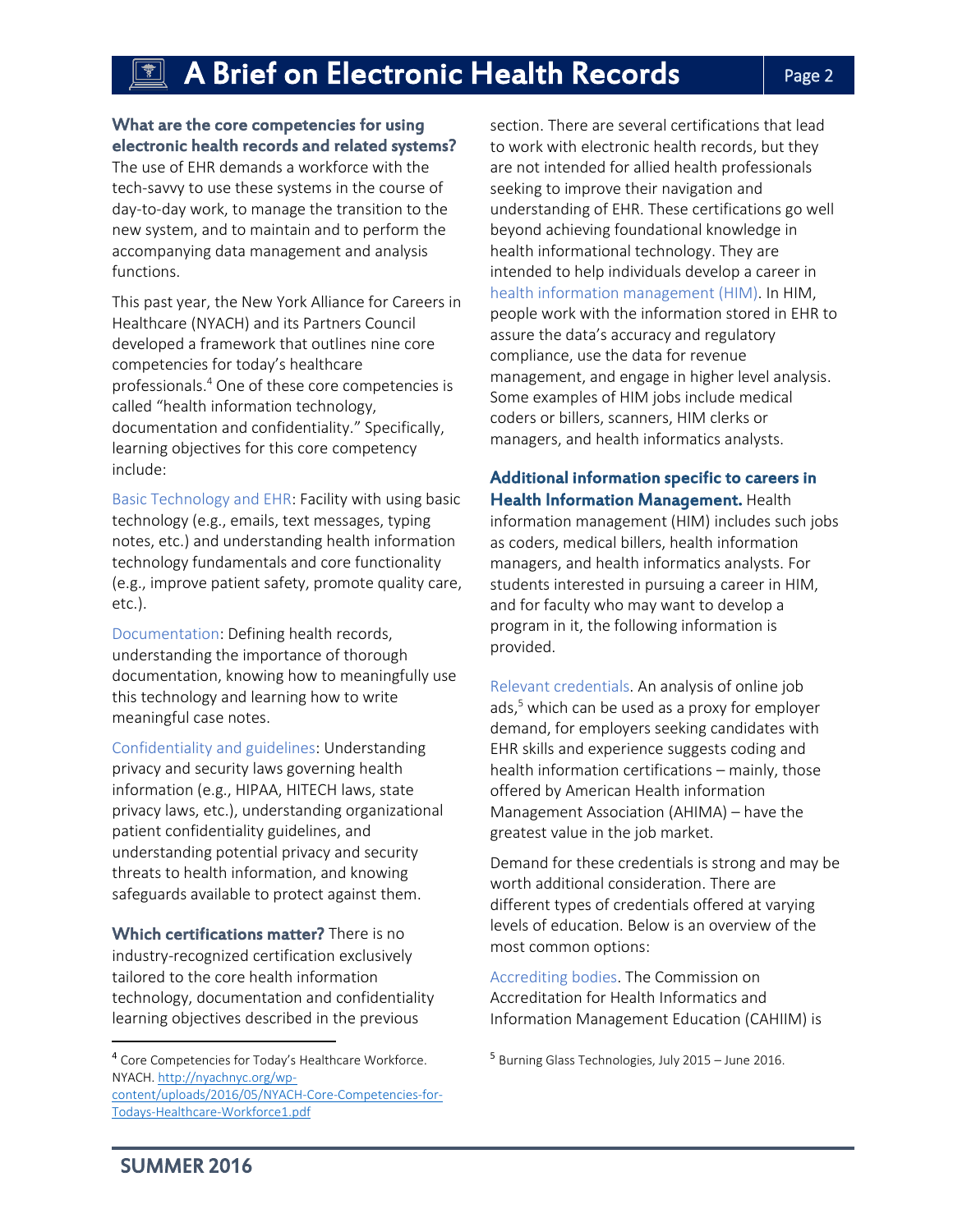### $\overline{\P}$  A Brief on Electronic Health Records  $\qquad \qquad \qquad \text{Page 3}$

the major organization establishing and enforcing quality accreditation standards for health informatics and health information management educational programs. Program accreditation by CAHIIM is necessary in order to be eligible for AHIMA professional HIM certification exams. The American Academy of Professional Coders (AAPC) also offers employer-valued credentials for coders.

Postsecondary Non-Degree Awards. Except for some entry-level jobs in administration, nearly all positions in health information management require some type of professional credential. Demands on educational attainment, training and experience increase as health information professionals advance to higher-level work.

Coding certifications, such as the AHIMA Certified Coding Associate (CCA) and the AHIMA Certified Coding Specialist (CCS), require no more than a high school level education plus training or experience. The CCA is most appropriate for coding in outpatient settings; the CCS is a much more demanding certification, and it is often a prerequisite to working in inpatient settings. CUNY SPS offers the only AHIMA-approved coding program in New York City, and it is online. <sup>6</sup> There are at least eight other online coding programs nationwide that are accredited by AHIMA.<sup>7</sup> Nassau Community College also offers an AHIMAaccredited coding program.<sup>8</sup>

The American Academy of Professional Coders (AAPC) offers the Certified Professional Coder (CPC), which is oriented to physician offices. The National Healthcareer Association (NHA) offers credentials such as a Certified Billing & Coding Specialist (CBCS) credential and a Certified

 $\overline{\phantom{a}}$ 

Electronic Health Record Specialist (CEHRS). Both are accredited by the National Commission for Certifying Agencies (NCCA).<sup>9</sup> No formal education or training is required to sit for either exam, and certification is awarded to candidates who pass.

NHA credentials are considerably more accessible than those conferred by other certifying bodies because there are no training prerequisites to sit for the exams. Training programs for NHA's NCCA credentials, especially the one for billing and coding, are widespread in New York City and several of them belong to the CUNY system.<sup>10</sup> However, these credentials are rarely mentioned by employers advertising jobs online.

Associate degrees. An associate degree is a prerequisite for any job requiring the American Health Information Management Association (AHIMA) Registered Health Information Technician (RHIT) credential or the National Cancer Registrars Association's Certified Tumor Registrar (CTR) credential. Cancer Registrars must be certified and most employers prefer candidates who possess the CTR. While the RHIT includes the compilation and maintenance of cancer patient data among its core competencies, it is much broader in its scope of work and overall application. It also certifies to the HIM professional's ability to code complex patient information, to review patient records for quality assurance and to analyze patient data with the intent to improve care or control costs. To sit for either the CTR or RHIT exam, candidates must complete an accredited Associate Degree program and meet minimum experience requirements. $^{11}$ 

According to the National Center for Education Statistics' Integrated Postsecondary Education

<sup>6</sup> AHIMA Approved Coding Certificate Program Directory. <http://www.ahima.org/careers/codingprograms>

<sup>7</sup> AHIMA Approved Coding Certificate Program Directory. <sup>8</sup> Nassau Community College.

[http://collegecatalog.ncc.edu/current/programs/admini](http://collegecatalog.ncc.edu/current/programs/administrative_business_technology/health_info_tech_cert.html) [strative\\_business\\_technology/health\\_info\\_tech\\_cert.ht](http://collegecatalog.ncc.edu/current/programs/administrative_business_technology/health_info_tech_cert.html) [ml](http://collegecatalog.ncc.edu/current/programs/administrative_business_technology/health_info_tech_cert.html)

<sup>&</sup>lt;sup>9</sup> NCCA accreditation is awarded to certification programs meeting a set of standards developed by the Institute for Credentialing Excellence (ICE). These standards are not industry specific; in fact, the crux of accreditation eligibility rests on process and products, not content. ICE certifies

individuals in a wide range of professions and occupations including nurses, automotive professionals, respiratory therapists, counselors, emergency technicians, crane operators and more.

 $10$  The CBCS and CEHRS credentials have rarely appeared in NYCLMIS' online ad searches in the New York City Metropolitan Area over the past two years. <sup>11</sup> Eligible candidates for the CTR and RHIT must complete Associate Degree programs accredited by the NCRA and the Commission on Accreditation for Health Informatics and Information Management Education (CAHIIM), respectively.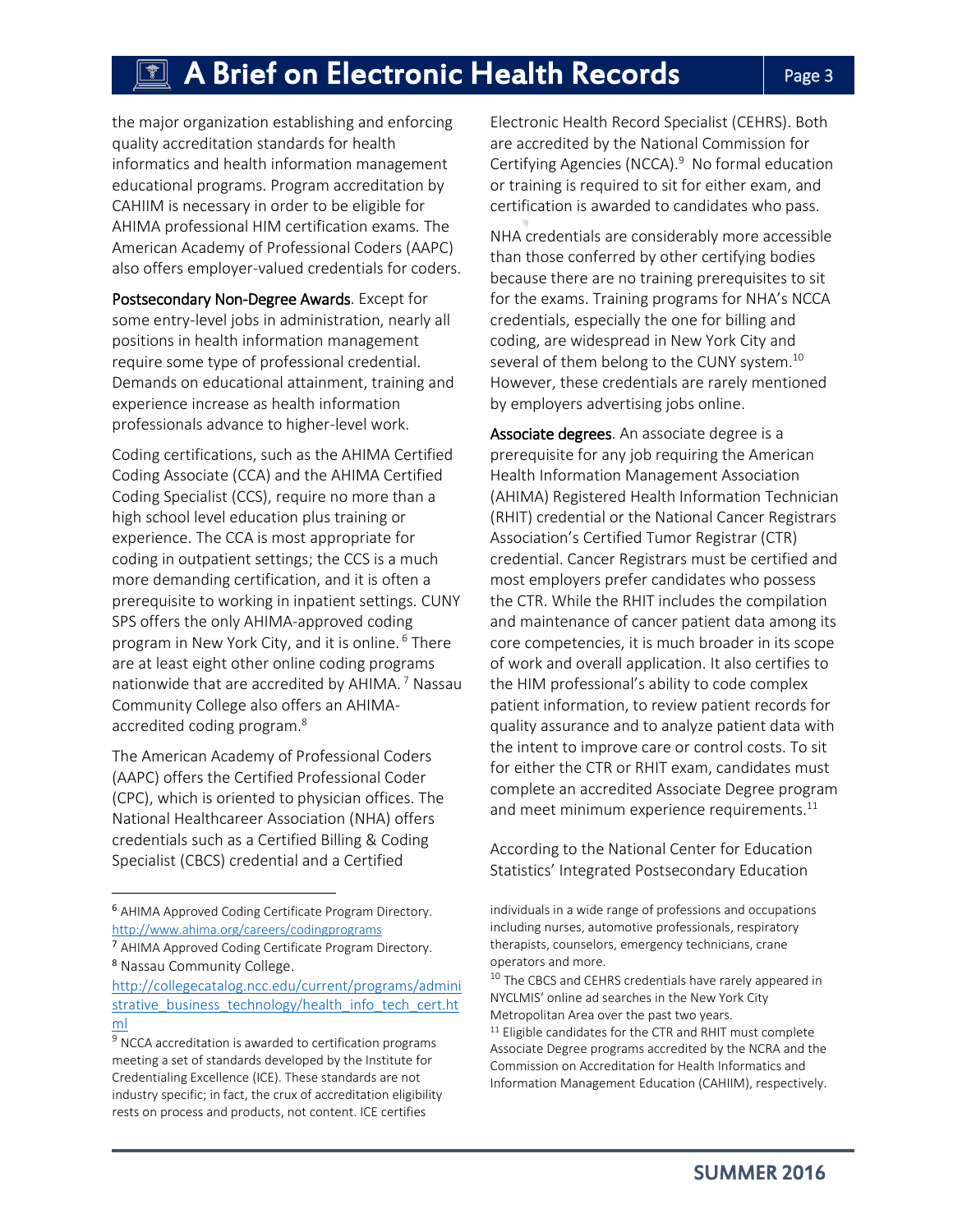## $\left[\begin{array}{ccc}\mathbb{R}\mathbb{R} & \mathsf{A}\end{array}\right]$  A Brief on Electronic Health Records  $\left[\begin{array}{ccc} \mathsf{P}_{\mathsf{age}\,4}\end{array}\right]$

System (IPEDS) database, there are currently 17 Associate Degree health information programs in New York State, nine of which are CAHIIM accredited. There are six programs in New York City alone, five of which are offered by proprietary schools, and the sixth is at the Borough of Manhattan Community College. BMCC is currently the only school in New York City to offer a CAHIIMaccredited Associate Degree program.

In addition to staff, governance, and resource requirements, CAHIIM's 2012 accreditation requires that associate degree programs be offered in "an appropriate sequence of didactic, laboratory, and professional practice activities." Course content must be logical and coherent with didactic instruction and related activities. The accreditation standards suggest that medical science, computer literacy and health record content courses are placed early in the curriculum sequence as they contain knowledge and skills needed in later courses.

BMCC's curriculum includes courses in Medical Terminology (I&II); Pathology of Diseases (I&II); Health Records Systems, Health Data Information, Storage and Retrieval; Health Statistics; Coding and Classifications Systems (I, II & III); HIM Medical/Legal Applications; Quality Management and Improvement; Health Care Delivery Systems; Management in the HIM Department; and Professional Practice Experience (I&II). An industry expert that is closely involved in CAHIIM's curriculum standards asserted that the next iteration of standards will require a greater emphasis on data and analysis.

Bachelor Degrees. To qualify for high-level work, employers prefer HIM professionals to possess the AHIMA Registered Health Information Associate (RHIA) certification.<sup>12</sup> RHIA recipients have expertise in all RHIT core components, plus they are able to perform a range of managerial and senior-level responsibilities. RHIA candidates must

hold a Bachelor's Degree from a CAHIIMaccredited HIM program. Some Health Informatics professionals and HIM Directors may be expected to have a Master's degree that can certify to an ability to perform more demanding analytical and managerial functions.

There are seven New York-based Baccalaureate programs in health information management in New York State, and four of them are CAHIIMaccredited. This includes CUNY's School of Professional Studies (SPS), which is online, and Long Island University.

SPS's curriculum includes coursework in health data management (i.e., health data structure, content, and standards; healthcare information requirements and standards; clinical classification systems; reimbursement methodologies); health statistics, biomedical research, and quality management (i.e., healthcare statistics and research; quality management and performance improvement); health services organization and delivery (i.e., healthcare delivery systems; healthcare privacy, confidentiality, legal and ethical issues); information technology & systems (i.e., information and communication technologies; data, information, and file structures; data storage and retrieval; data security; healthcare information systems); organization and management (i.e., human resources management; organization and management; strategic planning and organizational development; project and operations management).<sup>13</sup>

Courses unique to a four-year health information program take a deeper focus on business management and data analytics concepts. Examples include: Principles of Scientific Inquiry, Essentials of Informatics in Health Care; Guided Research & Statistics for HIM; Financial Concepts for HIM; Performance Improvement; Electronic Health Records; Health Information Services

<sup>13</sup> CUNY School of Professional Studies. [https://sps.cuny.edu/academics/undergraduate/bache](https://sps.cuny.edu/academics/undergraduate/bachelor-science-health-information-management-bs) [lor-science-health-information-management-bs](https://sps.cuny.edu/academics/undergraduate/bachelor-science-health-information-management-bs)

 $\overline{\phantom{a}}$ 

<sup>&</sup>lt;sup>12</sup> The main exception to this rule is the Health Informatics Analyst or Specialist, who may substitute the RHIA credential with a Registered Nurse license.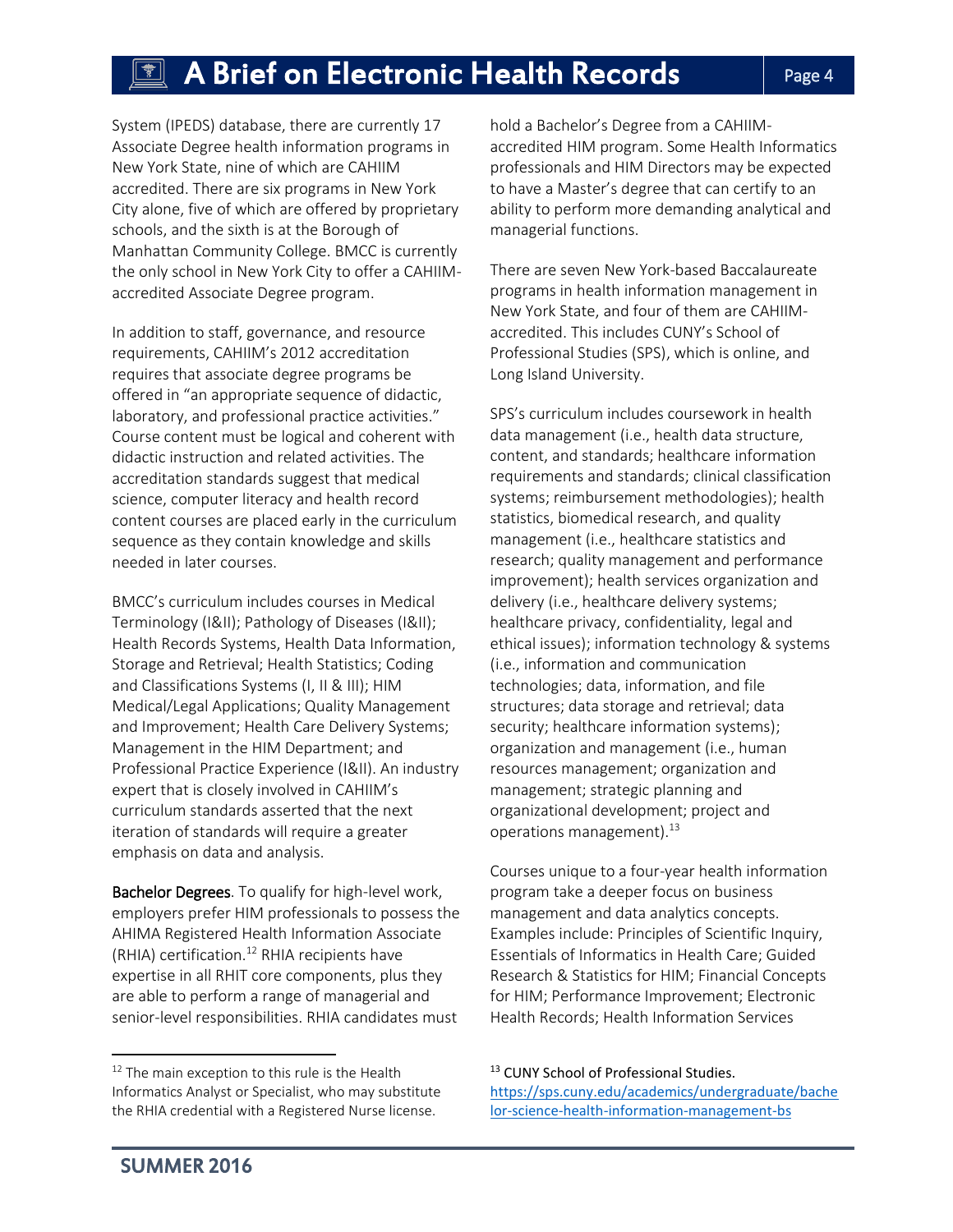## $\overline{\P}$  A Brief on Electronic Health Records  $\qquad \qquad \mid$  Page 5

 $\mathcal{H}_{\mathcal{C}}$ 

Administration; Competency Review; Human Resources Management; Management Affiliation; and two course electives.<sup>14</sup>

For a listing of HIM-related certificate and degree programs in NYC and Long Island, please see the Appendix.<sup>15</sup>

 $\overline{a}$ 

participated in federal student financial aid last year. Understanding there may be some relevant programs that have since come online while others may have recently closed, there may be other relevant offerings within CUNY that are omitted from this discussion.

<sup>&</sup>lt;sup>14</sup> Based on the Rutgers curriculum:

[http://shrp.rutgers.edu/dept/informatics/HIM/curriculu](http://shrp.rutgers.edu/dept/informatics/HIM/curriculum.html) [m.html](http://shrp.rutgers.edu/dept/informatics/HIM/curriculum.html)

<sup>&</sup>lt;sup>15</sup> This analysis is informed by the Integrated Postsecondary Education Data System (IPEDS). It concerns postsecondary programs that actively